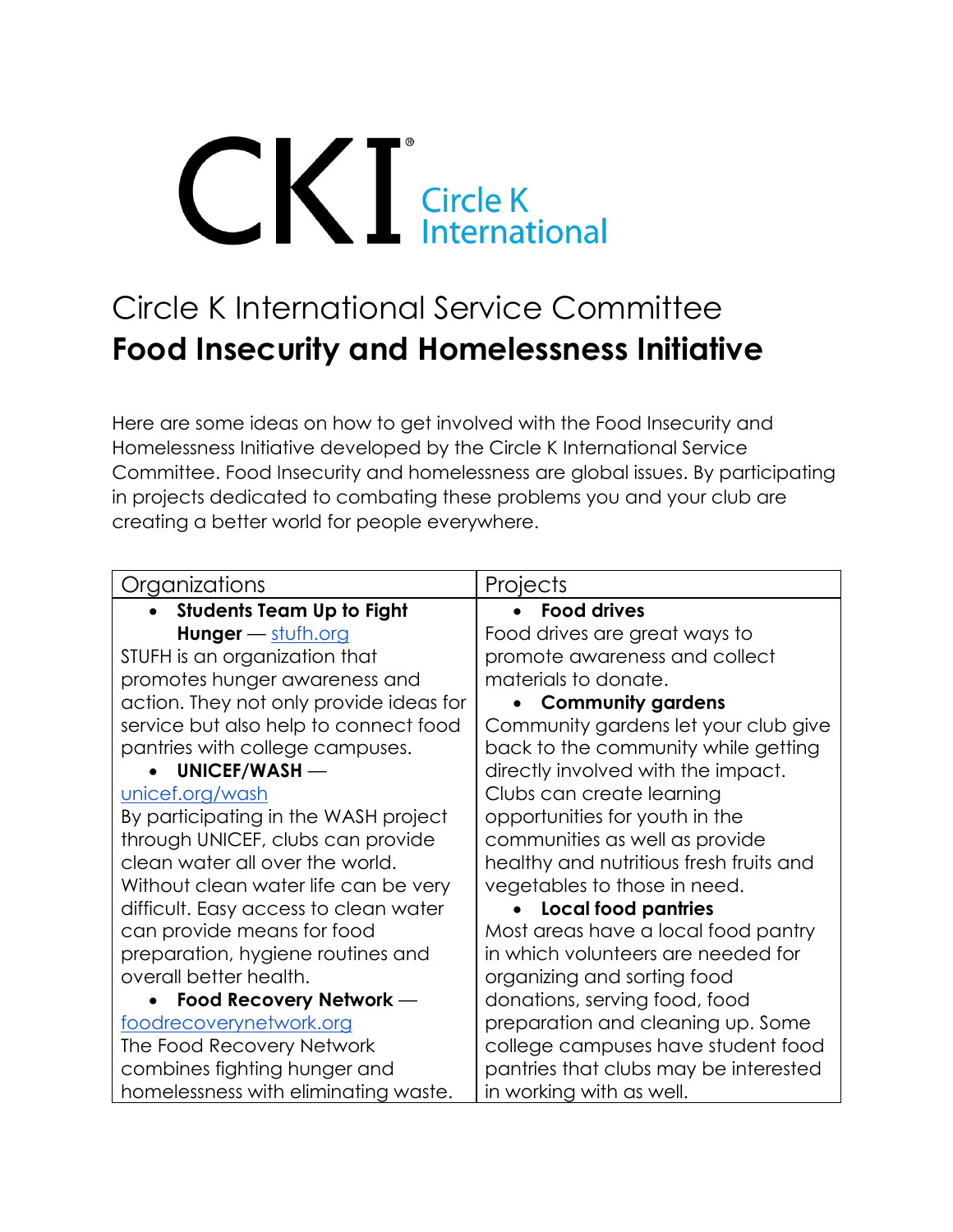| There are over 200 chapters, with              | · Social media campaigns                       |
|------------------------------------------------|------------------------------------------------|
| many on college campuses with CKI              | Creating awareness that there is a             |
| clubs, opening the door for                    | problem can create opportunities to            |
| partnership.                                   | fight the problem. By creating a social        |
| Habitat for Humanity —                         | media campaign, clubs can promote              |
| habitat.org                                    | problems that are local, national or           |
| Habitat for Humanity is a nonprofit            | global.                                        |
| organization that helps families build         | This can also be combined with a               |
| homes and uses affordable housing to           | Social media fundraiser where people           |
| strengthen communities. Habitat                | can send in money to help bring relief         |
| works in local communities across all          | to the issues.                                 |
| 50 states in the US and 70 countries to        | <b>Clothing and hygiene drive</b><br>$\bullet$ |
| achieve their goal of a world where            | Clubs can collect and donate clothes           |
| every person has a decent place to             | and hygiene products organizations             |
| live.                                          | that serve individuals in need.                |
| Feeding America —                              | Distribute food backpacks.<br>$\bullet$        |
| https://www.feedingamerica.org/                | Partner with another member of the             |
| The Feeding America network is the             | Kiwanis family and create a                    |
| nation's largest hunger-relief                 | backpack program at a local school.            |
| organization; they provide meals to            | Collect ready-made food, fill the              |
| people in need through a network of            | backpacks and distribute them to               |
| food banks and help address root               | students in need. You can also                 |
| causes of food insecurity. Feeding             | include school supplies and clothing           |
| America's goal is to reduce food               | materials as well.                             |
| insecurity to allow families to secure         | <b>Make hats, scarfs or blankets</b>           |
| other basic needs, such as                     | Reach out to local businesses for              |
| employment, housing, healthcare,               | donations or purchase materials to             |
| etc.                                           | knit hats, scarfs or make blankets for         |
| $FoodCorps$ —                                  | homeless shelters.                             |
| foodcorps.org                                  | <b>Habitat for Humanity build</b>              |
| FoodCorps is a part of the AmeriCorps          | Habitat for Humanity offers many               |
| service network whose mission is to            | volunteer opportunities from                   |
| work with communities to connect               | participating in a build with your local       |
| children with healthy food in schools.         | Habitat for Humanity, travelling to a          |
| FoodCorps provides healthy food                | global village and alternative school          |
| access and nutritional education to            | breaks for college students.                   |
| schools and communities to allow               |                                                |
| schools to become the place where              |                                                |
| kids can receive the nourishment they<br>need. |                                                |
|                                                |                                                |
|                                                |                                                |